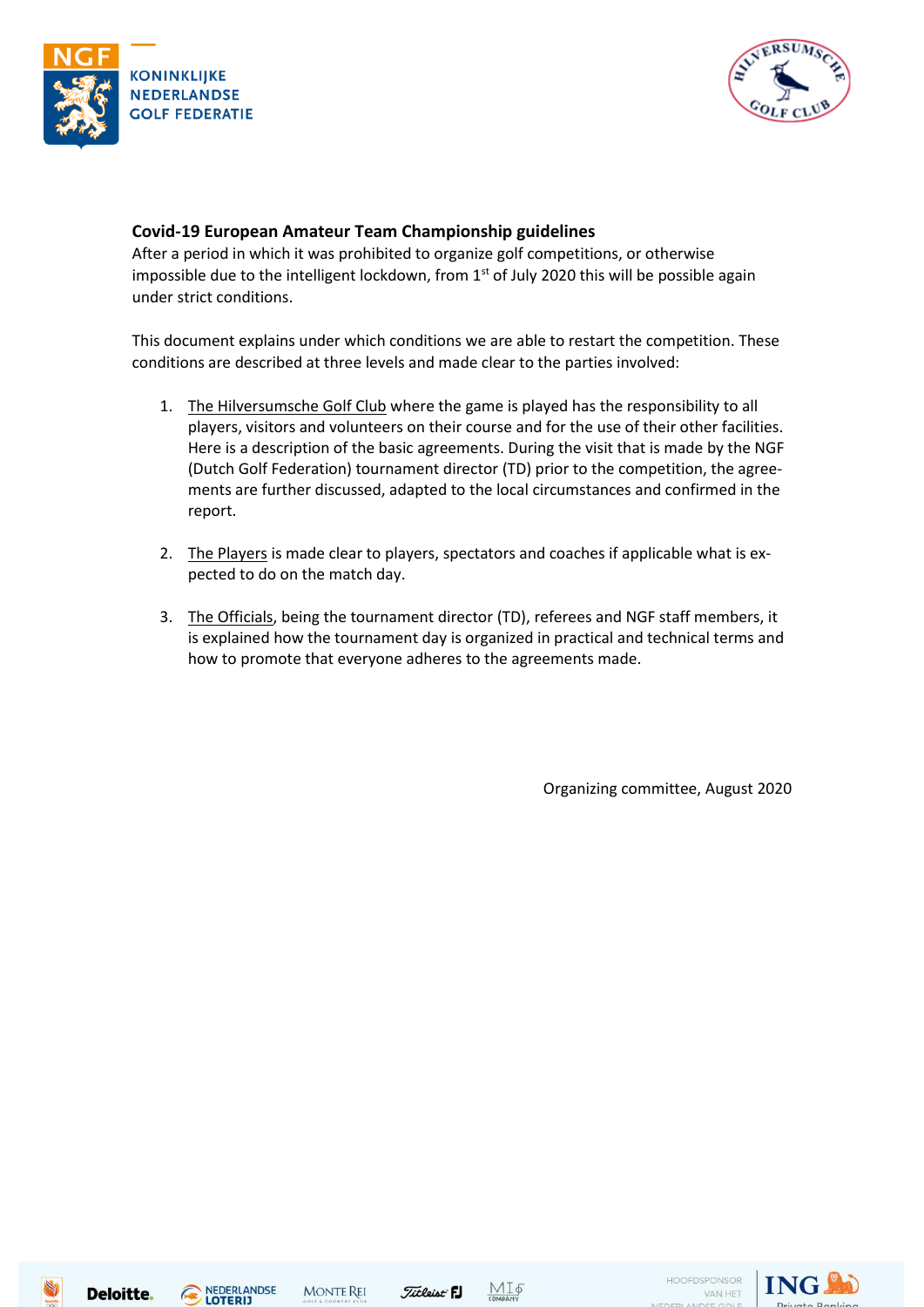



## **The host club**

The NGF organizes the golf competition at De Hilversumsche Golfclub which ensures the right conditions such as:

- A corona coordinator (CC) is present and it is made clear how he/she can be reached or is clearly recognizable. If necessary, this coordinator contacts the designated NGF Corona Officials (OC).
- The CC is expected to know the Responsible Sports Protocol of the NOC \* NSF and to apply this knowledge to the host club.
- The CC can authorize others, who are also recognizable, to assist in applying the corona measures. The CC supervises this.
- The NGF organizes competitions that are open to public, but no more than 250 people can be admitted in addition to the players and officials. The CC supervises and guarantees by means of estimating or counting how many people are present. Estimation is possible by reserving a number of parking spaces for the public and multiplying this by, for example, 2 people. Other requirements which apply to more than 250 people, cannot be arranged.
- A clear routing is made and at places where queues can expected, 1.5 m markings are made, for example at the 1st (and 10th) tee. The capacity of the various areas of the accommodation is examined during the course visit of the TD and it has to be ensured that there is always sufficient space for the players in the event of an evacuation from the course (thunderstorms). Maximum 100 people in one room if justified. This may mean that the entire clubhouse is only accessible to players, caddies and officials. The CC ensures that other people are waiting in other areas, eg their car. Shelters are only used in the event of an immediate evacuation and are only available to players.
- On spaces with a limited capacity, the maximum number of people is indicated.
- Due to the extended number of people present at the golf club, extra hygiene measures will have to be taken, such as cleaning door knobs, cleaning sanitary facilities and changing rooms. Sufficient soap and paper towels should be constantly available.
- First aid kit and AED are accessible to the organization.
- A health check can be done at the entrance or clubhouse if desired.
- During practice rounds, host club rules apply and all players and their caddies must adhere to them. If they do not comply with this, this can lead to exclusion from the match in consultation with the TD.
- Rakes will be removed and raised cup liners or other measures will be taken to ensure that the ball can be taken out of the hole without touching the flagstick.







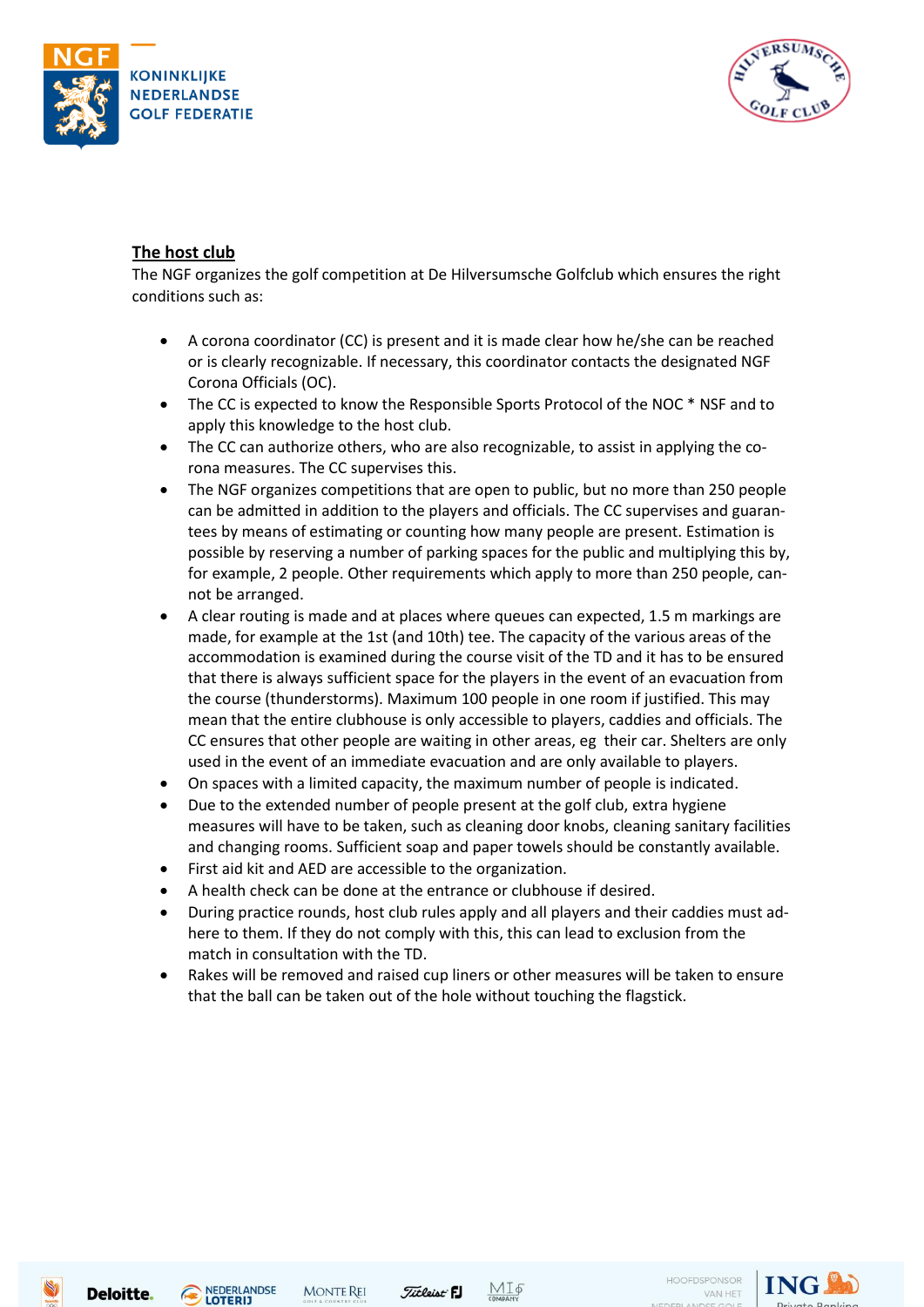



## **The players**

- The players, coaches and parents / supervisors who come to the match are deemed to have read the paragraphs below.
- They strictly follow the safety instructions of the Corona Coordinator or authorized persons and officials of the NGF.
- Anyone with possible corona-related health complaints will be refused to the site.
- During the game, from teeing on the first hole until returning the scorecard, the players do not need to maintain a distance of 1.5 m from their fellow players.
- The Local Rules issued contain the contact number that can also be used to contact the right person regarding corona-related matters. The organization then ensures that this ends up with the right person.
- The player caddy etc. will adhere to the golf course rules during practice rounds under penalty of exclusion from the competition.
- Players are advised to make as little use of the dressing rooms as possible and to dress at home before the game, as the capacity is often too small to hold 1.5 m for everyone.
- The player or his caddy keeps his own card and record also the score for who he is marker. When returning the card, the player draws his own card and the marker verbally confirms to the NGF employee that the score is correct, making it official once the player has left the recording area. See LR below.
- At the end of the game, the player reverts to the rules that apply to the public, including the 1.5 m rule.
- Changes to NGF Competition Terms and Local Rules apply:

#### 1. Score in Stroke Play (Rule 3.3b):

Notwithstanding Rule 3.3b and the Competition Rules Sections A6 and A7, a player must record his own hole scores on the scorecard, instead of the marker. A marker must be appointed by the player, the marker also records the score of the player on his own scorecard. During returning the card, it is sufficient for the marker to approve the score in a verbal way.

## 2. The flagpole must not be touched as part of the Code of Conduct Section C1 Category B:

It is not allowed to touch or remove the flagstick by hand. Keeping it upright with a golf club is allowed if desired. The hole will usually have an insert that reduces the depth of the cup to about half to facilitate removal of the ball without touching the flagstick. The penalties belonging to this category also apply to this. (1st Warning, 2nd General Penalty, 3rd DQ)

3. Unnecessary forced use of voice and singing is not permitted as part of the Code of Conduct Section C1 Category B:









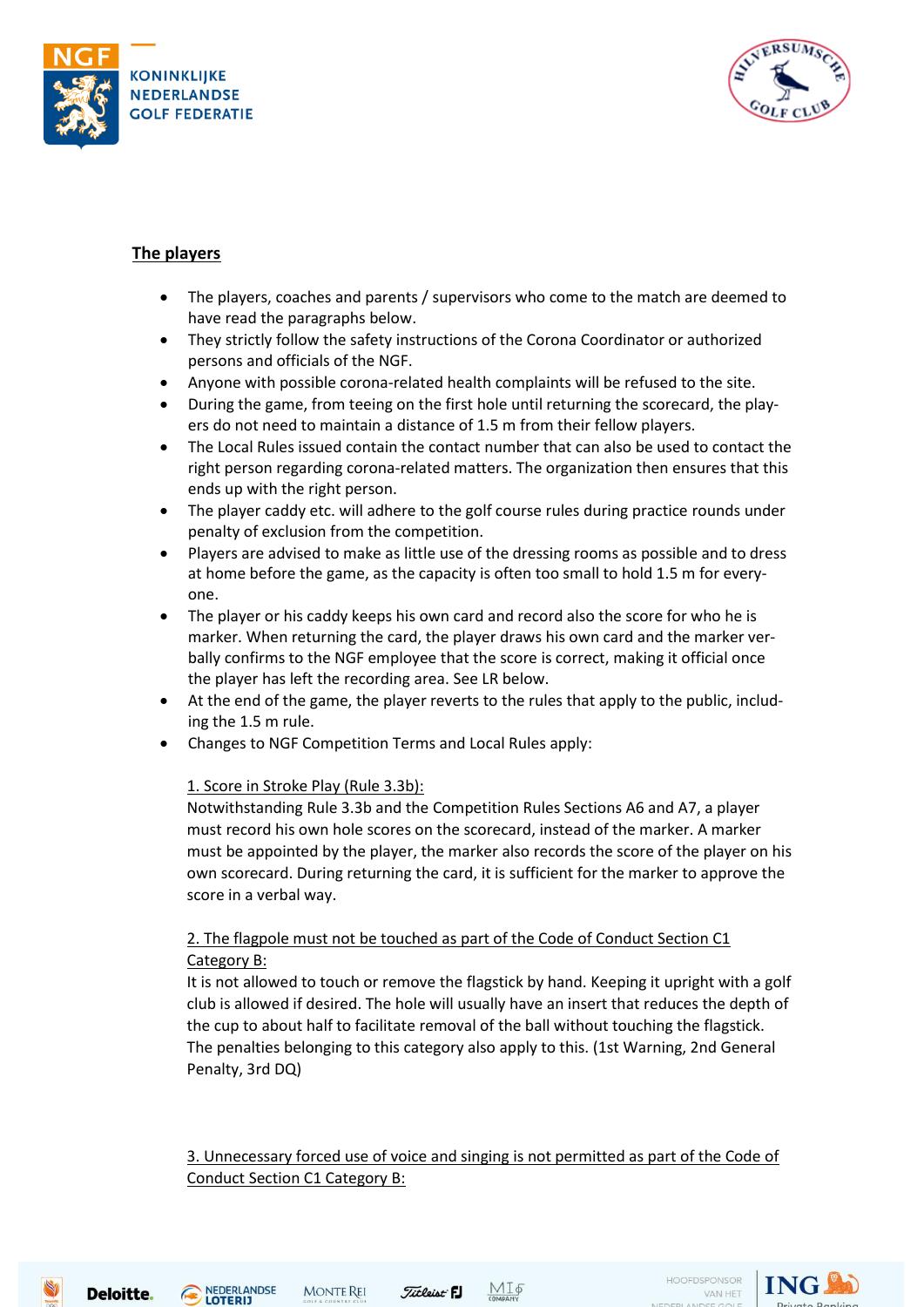



The penalties belonging to this category also apply to this (1st Warning, 2nd General Penalty, 3rd DQ)

#### 4. Preferred lies in bunkers:

If a player's ball is in a bunker, the player may once place the original ball or another ball in the bunker without penalty. This area may not be improved before placing and must meet the following requirements:

Reference point: spot of the original ball.

Size of the area: one clublength from the reference point, but with the following limitations:

- this area must be not closer to the hole than the reference point, and - this area must be in the bunker.

When acting under this local rule, the player must select a spot to place his ball and follow the procedures for replacing a ball under Rule 14.2b (2) and 14.2e.

Penalty for Playing Ball from a Wrong Place in Breach of Local Rule: General Penalty under Rule 14.7a.

If the ball remains in the bunker after a stroke, this temporary local rule may be applied again.

Players are requested to level their footsteps in the bunker with their feet as much as possible

5. Exception from Section C2-4: players may NOT use motorized transport, including a player who is about to make, or has made, a stroke under the stroke and distance procedure.